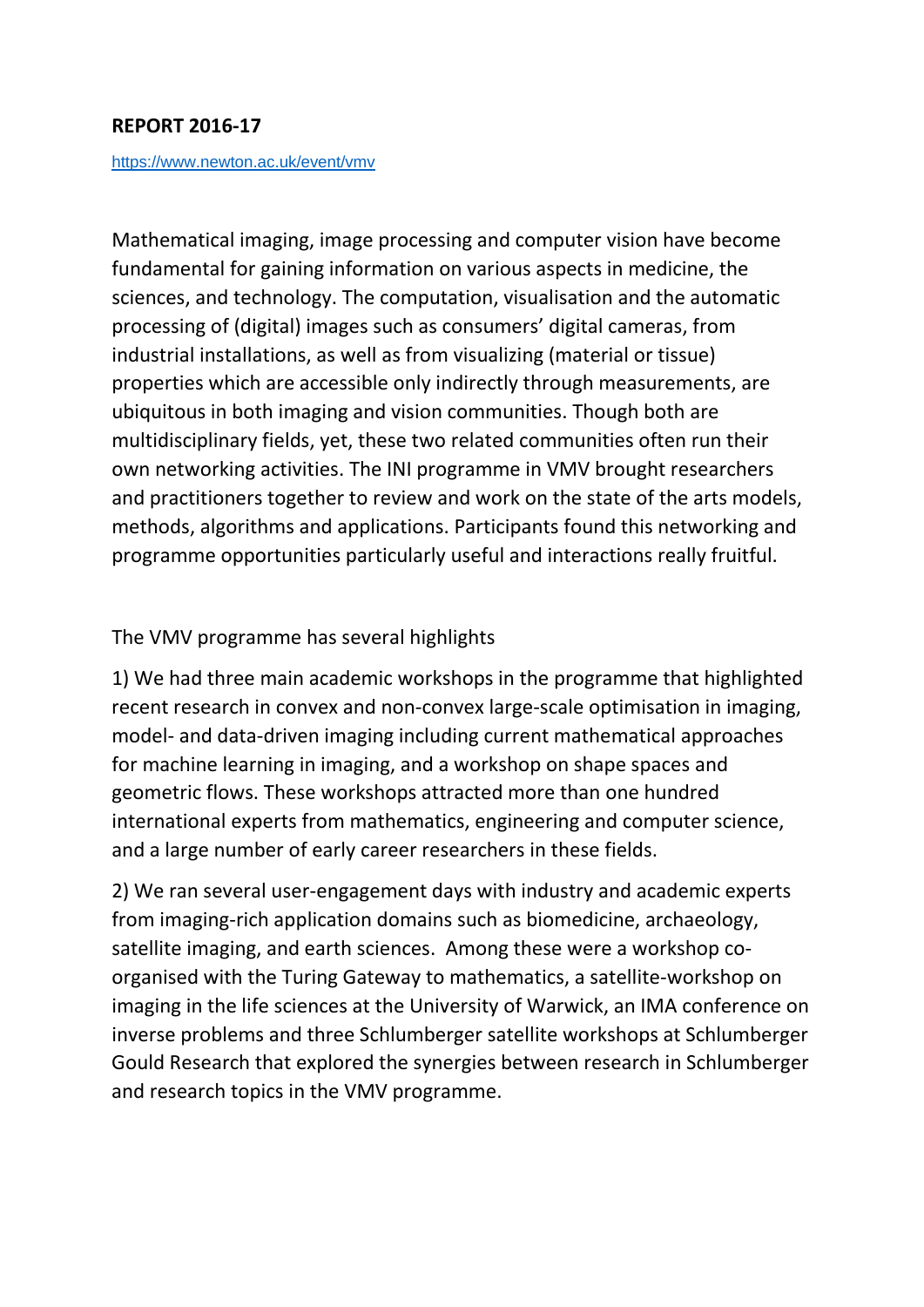3) Our Rothschild public lecture was given by Professor Joachim Weickert on Image Compression with Differential Equations and attracted a high volume of participants.

4) The recent success of deep neural networks, also for several image analysis and processing problems, had a clear effect on our programme. VMV participants, coming from mathematical fields like statistics, inverse problems, partial differential equations and numerical analysis, are getting increasingly interested in understanding convolutional neural networks, throwing more light onto the mathematics behind CNNs. Discussions in the INI common areas and talks in the VMV workshops were often about the topic of deep learning in imaging.

5) Early career participants profited from three short courses given by internationally renowned experts. Martin Burger gave a course on biomedical imaging, Martin Holler on higher-order total variation regularisation and Mila Nikolova on non-convex minimizers. It is equally pleasing to hear several Early career researchers giving seminars between workshops.

During the programme, several participants were invited to give lectures in other UK Universities such as UCL, Imperial, Oxford, Liverpool, Bath, Nottingham, Bournemouth, Edinburgh and some participants have started new collaborations.

The dominating themes emerging through the programme are (i) nonlinear optimization (which is what we predicted) and (ii) machine and learning frameworks (not predicted initially) coupled with VMV researches that prove to be a successful way forward. Both themes are closely related to Big Data. It suggests that the field of VMV is thriving and the future is bright. Various funders have schemes to fund researches in these directions.

Indeed, we have planned several follow up activities

- A special journal issue dedicated to the programme topics;
- A proceedings book planned to celebrate the research achievements;
- A planned conference to further increase the Impact;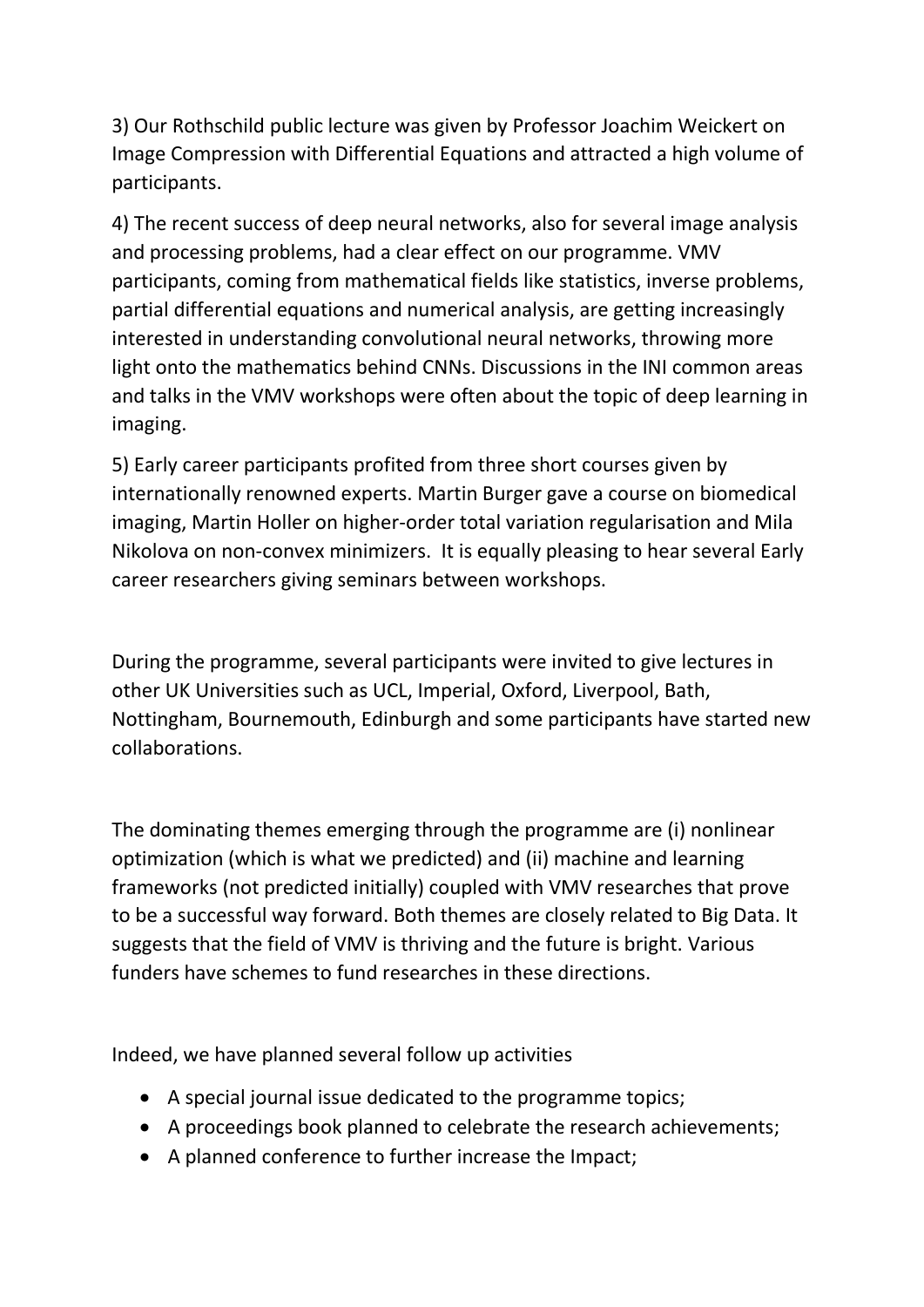• A INI review workshop is planned to follow up the new projects ideas.

## A few photos to share





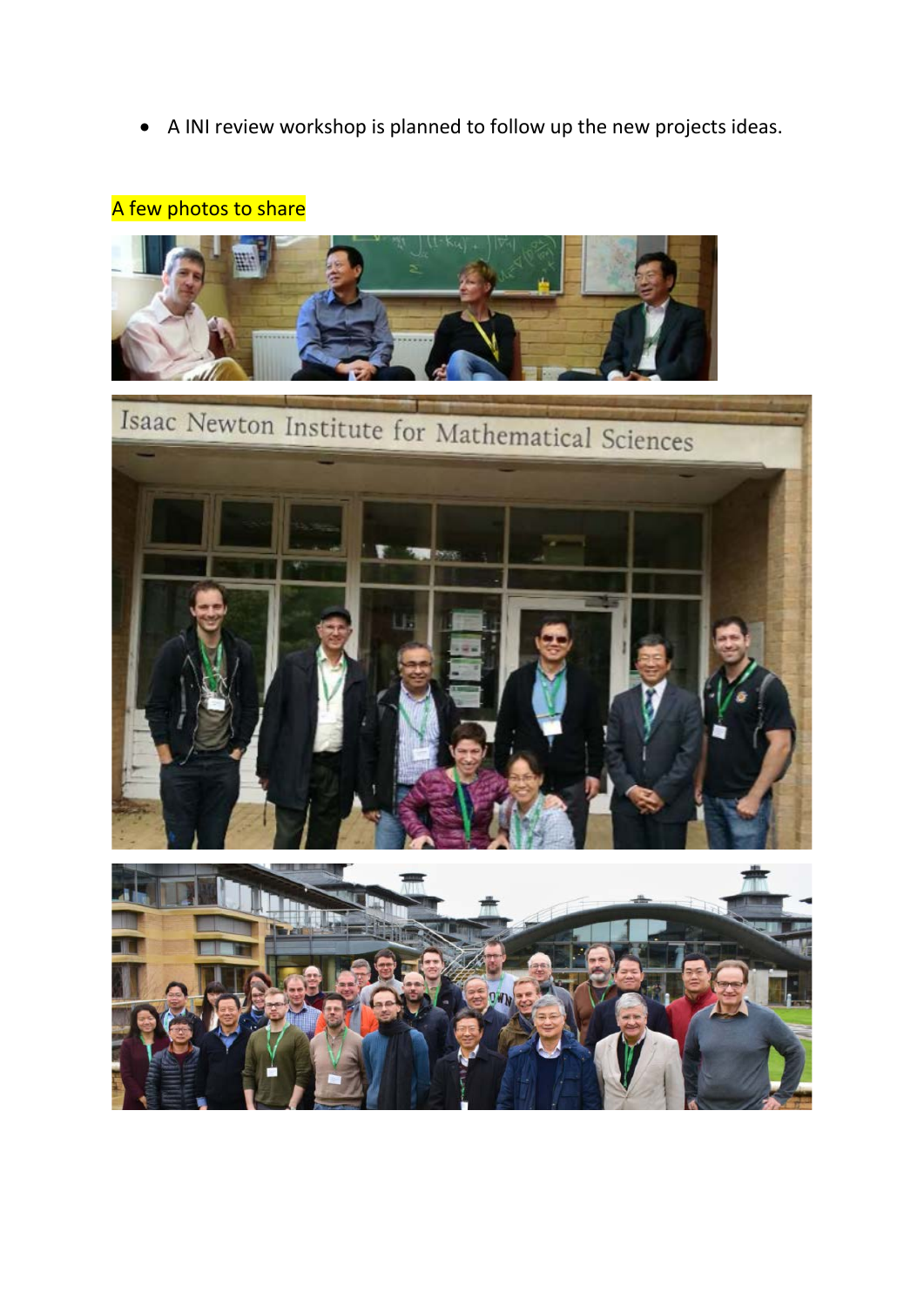



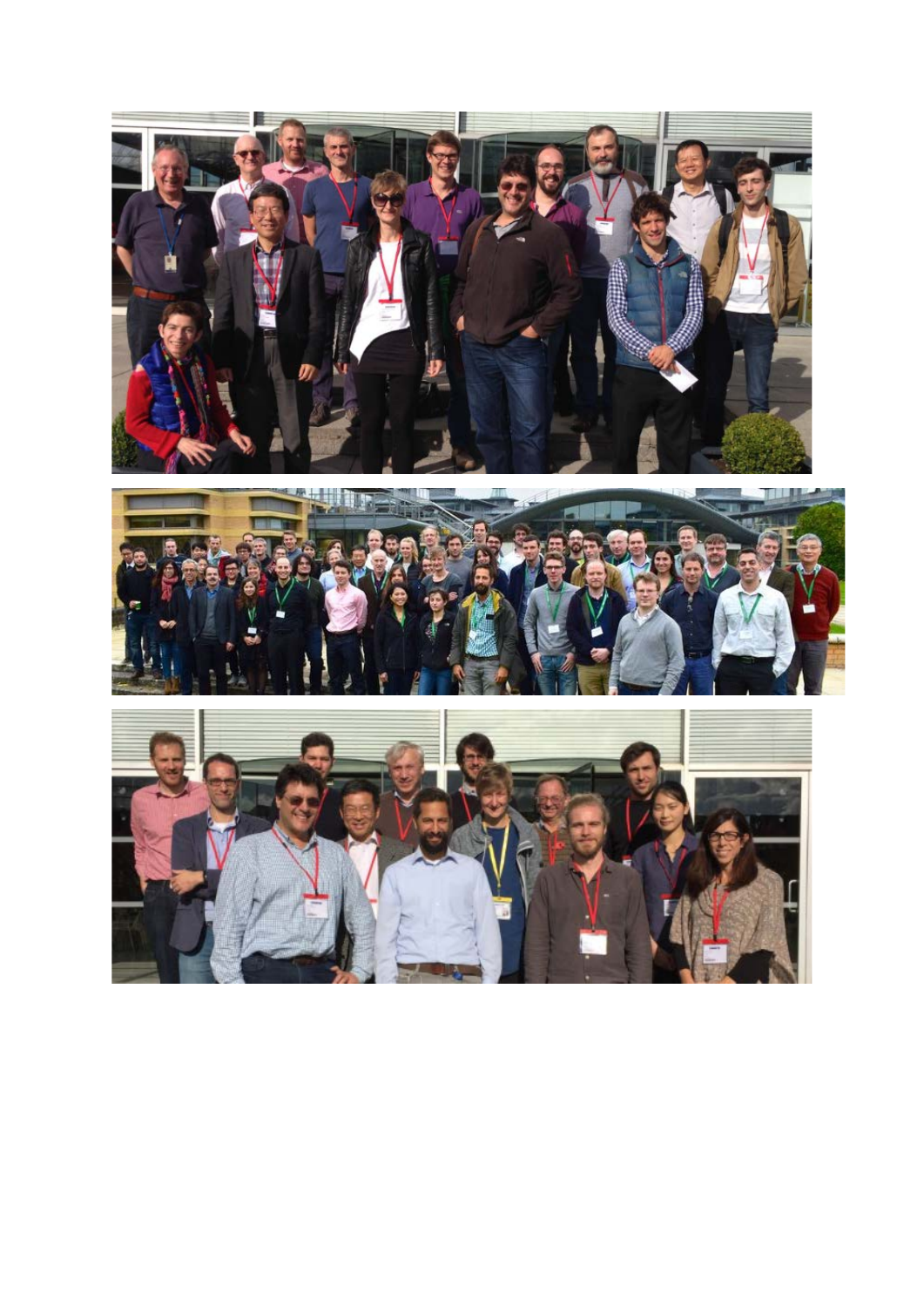





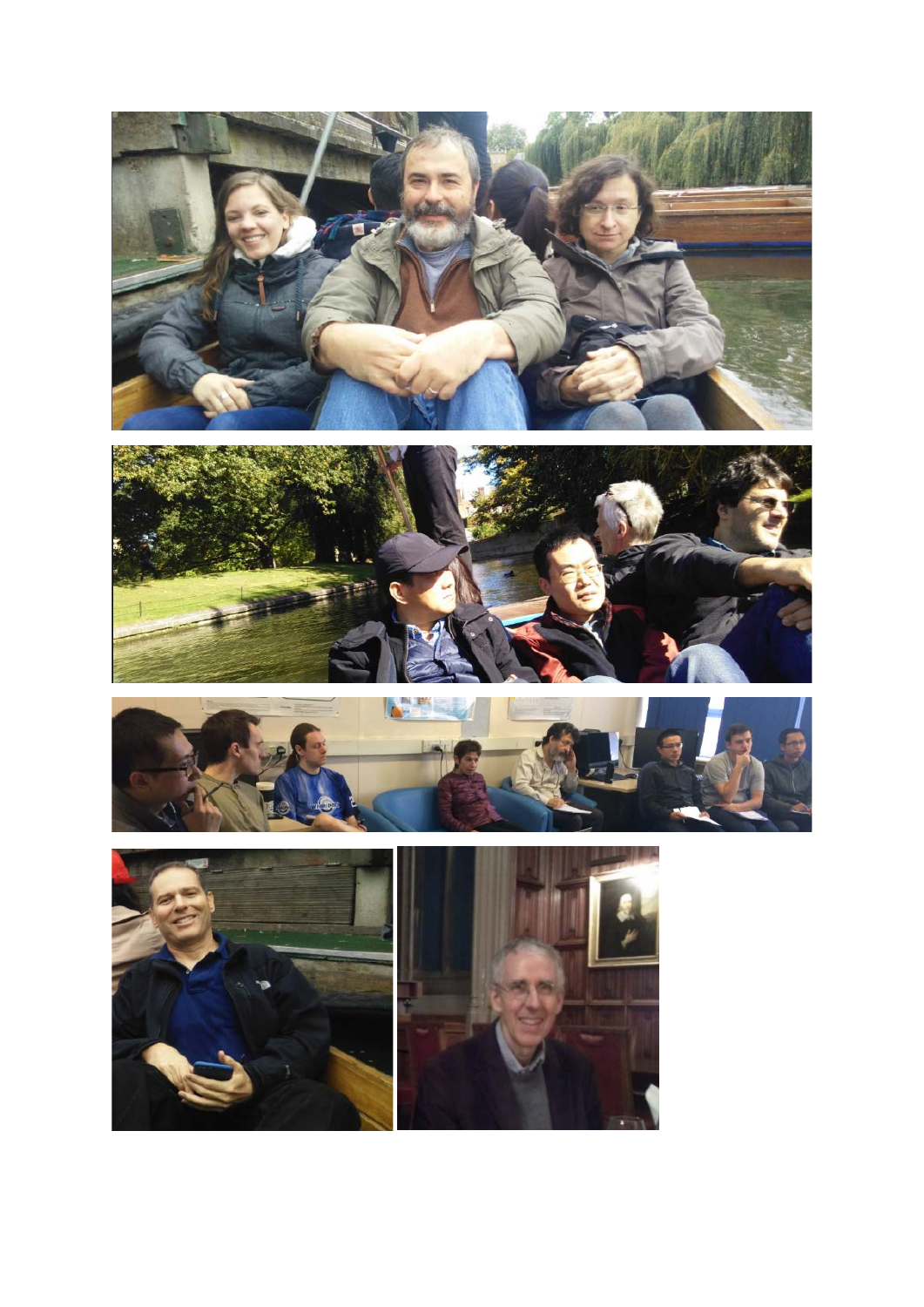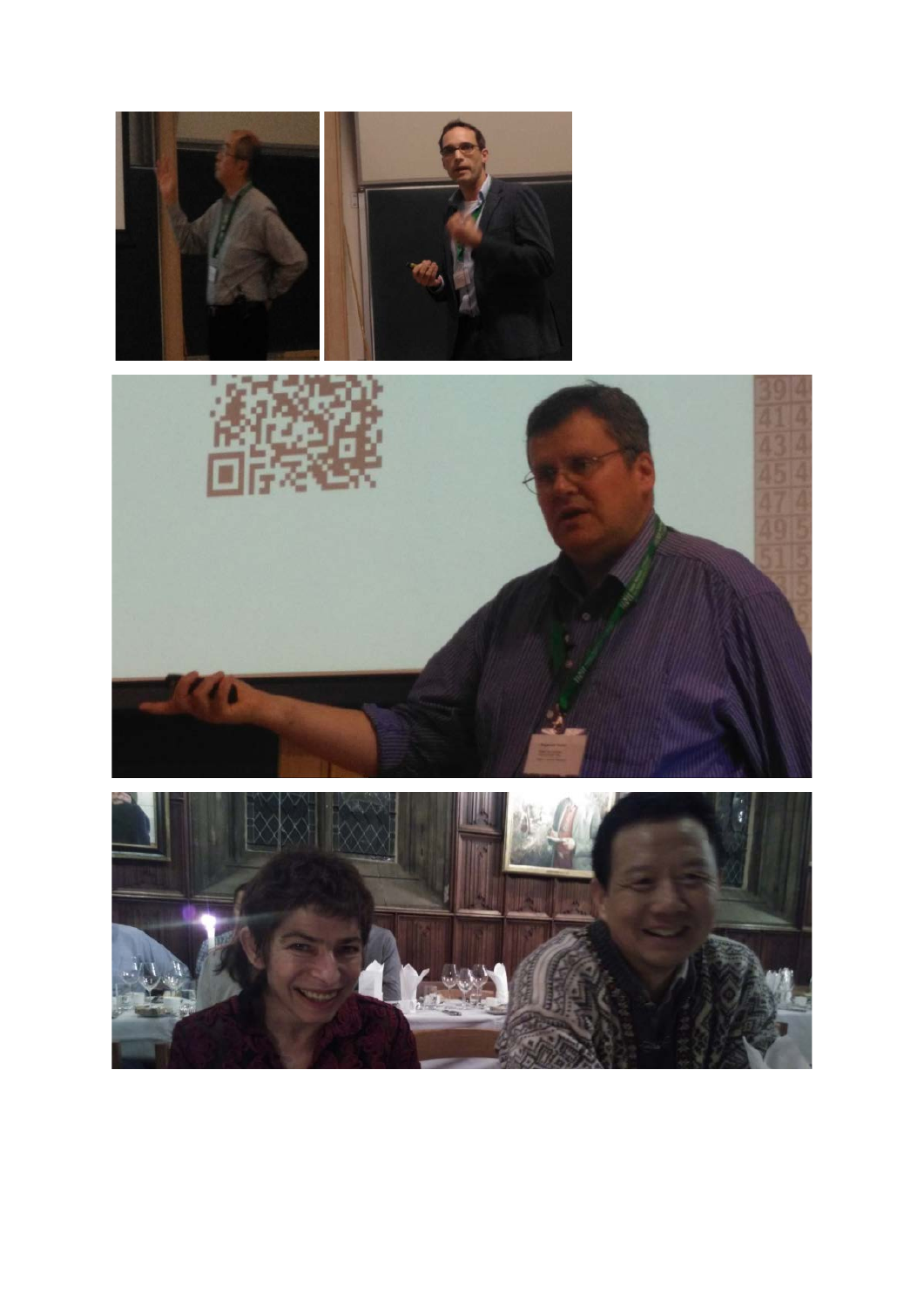